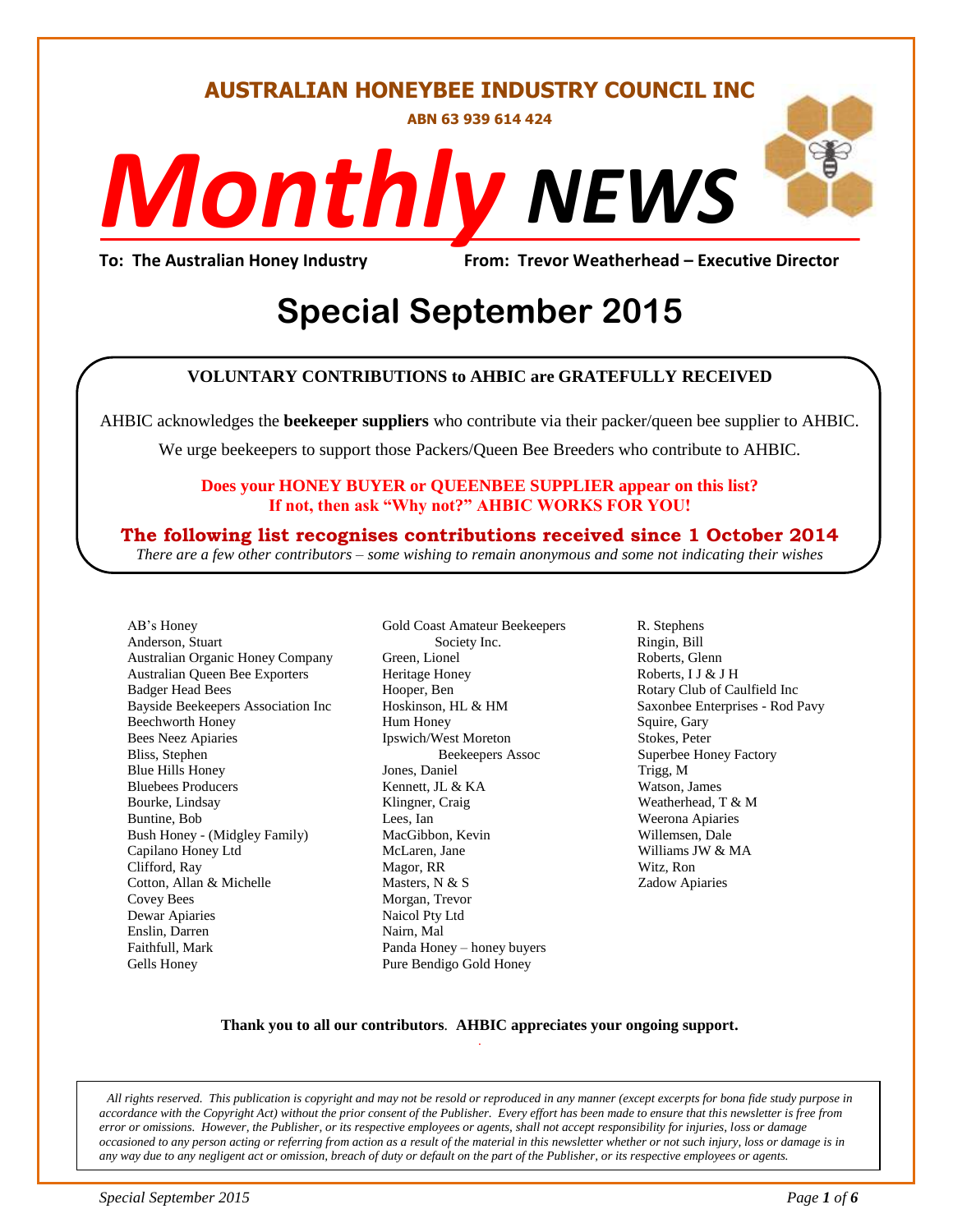A Certificate III in Beekeeping was developed for the beekeeping industry many years ago. This is available for beekeepers to use when delivered by a Registered Training Organisation (RTO) and can be used by beekeepers, through an RTO, who employ a trainee.

There is also a Skill Set which was developed by Western Australia which is designed for employees of beekeepers to help them acquire the skills necessary to carry out their work. This is also delivered by an RTO.

Agrifood Skills have been charged with reviewing the Certificate III and the Skill Set. The AHBIC Executive appointed Brue White and Trevor Weatherhead to liaise with Agrifood Skills.

Guy Rischmueller was appointed to carry out the review and he has provided the following for comment. Unfortunately Agrifood Skills did not advise AHBIC that the draft was out thus there is a short time for comment.

There are the reformatted beekeeper units which Guy mentions in his email which unfortunately I cannot provide in this newsletter. If anyone is interested please let me know and I can forward to you by email.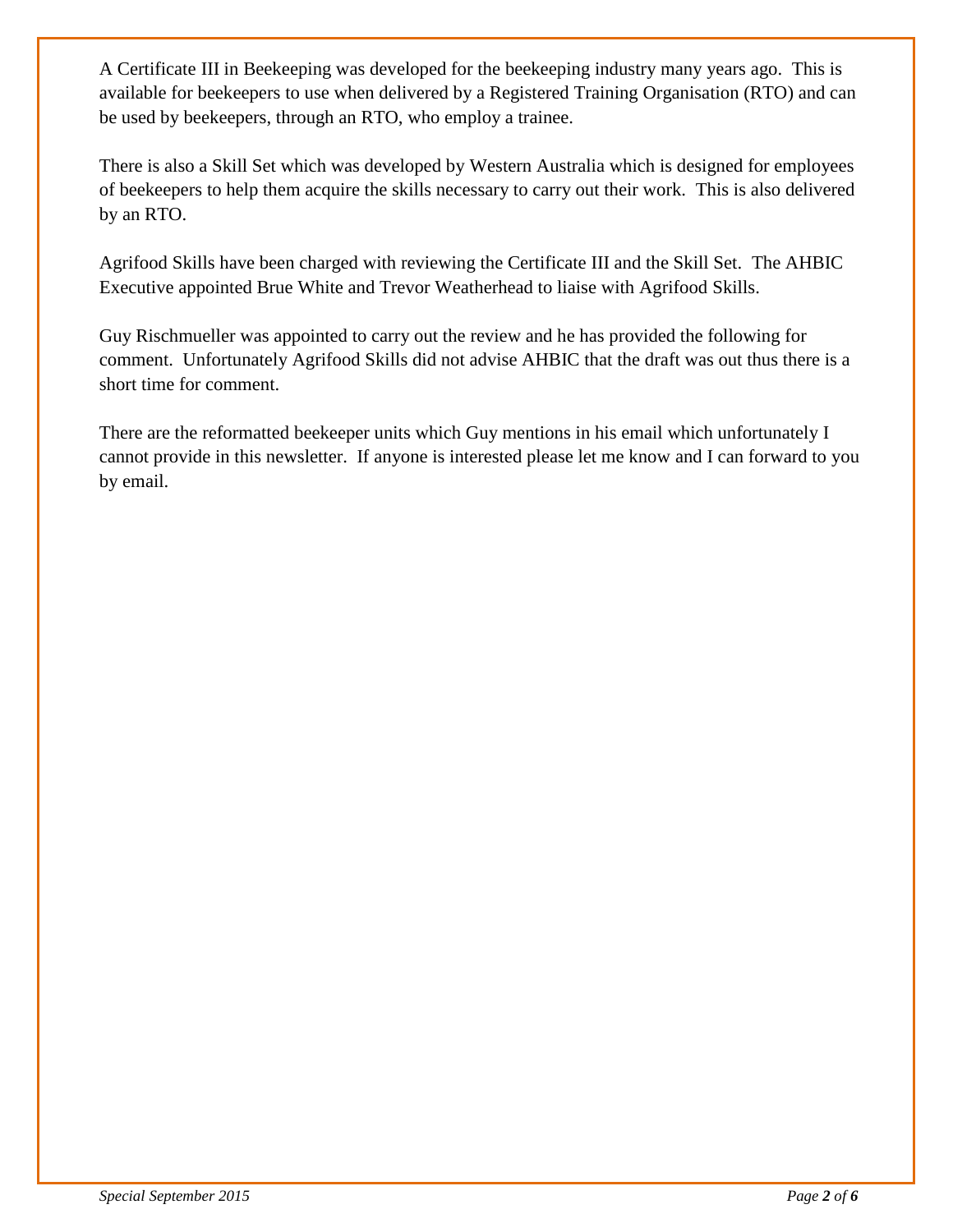#### Email from Guy

Dear Beekeepers

I have been engaged by AgriFood Skills Australia to reformat the beekeeping units and qualifications to meet new national guidelines set by the National Skills and Standards Council.

While this project will reduce duplication, jargon and repetition of content in units and qualifications, it also provides an opportunity for amending units and qualifications to better suit/reflect industry needs.

In the attached draft documents you will see two major changes to the existing qualification and skill set

1. The qualification has been increased from 10 to 16 unit with 12 Core units and 4 electives. This bring it into line with other Certificate IIIs in the VET system and also allows for a traineeship to be developed.

2. An additional unit has been added to the Skill Set - AHCBEK304A Remove a honey crop.

Both of these actions have been done through discussions with AHBIC. Also attached are the reformatted units.

Please advise if you support the proposed changes and also whether there are any improvements required in the draft units.

As the project timelines are very tight I would appreciate your feedback by next Monday 21st September..

Your comments can be emailed to me - [guy@risch.com.au](mailto:guy@risch.com.au)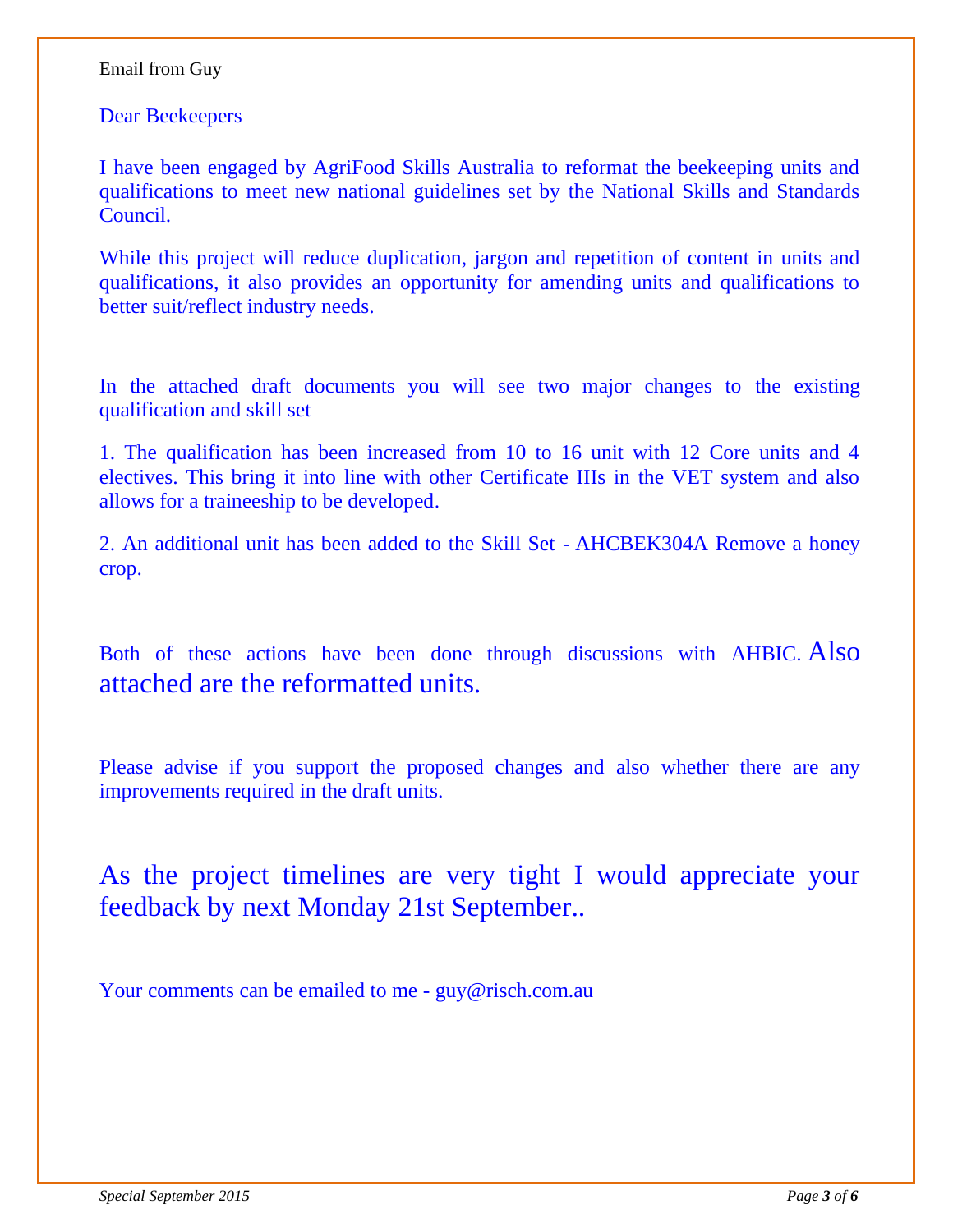#### **Draft for consideration**

| $\mathbf{v}$<br>____ | ertificate III in Beekeeping |
|----------------------|------------------------------|
|                      |                              |

| <b>Modification History</b> |                   |                 |
|-----------------------------|-------------------|-----------------|
| <b>Release Number</b>       | <b>TP Version</b> | <b>Comments</b> |
|                             |                   |                 |
|                             |                   |                 |

| <b>Qualification</b><br><b>Description</b> |                |
|--------------------------------------------|----------------|
| <b>Entry Requirements</b>                  | Not applicable |

|                        | Total number of units $=$ 16 |
|------------------------|------------------------------|
| <b>Packaging Rules</b> | Core Units $= 12$            |
|                        | Elective Units = $4$         |

#### **Core Units**

| <b>Unit Title</b>                                   |
|-----------------------------------------------------|
| Contribute to health and safety of self and others  |
| Manage honey bee swarms                             |
| Remove a honey crop from a hive                     |
| <b>Extract honey</b>                                |
| Comply with industry quality assurance requirements |
| Manage pests and disease within a honey bee colony  |
| Use a bee smoker                                    |
| Open and reassemble a beehive                       |
| Construct and repair beehives                       |
| Manipulate honey bee brood                          |
| Re-queen a honey colony                             |
| Select and establish an apiary site                 |
|                                                     |

### **Elective Units**

- 2 units must be selected from the list below
- 2 units must come from the list below or any other currently endorsed training package or accredited course. Selected units must be relevant to job outcomes in the beekeeping industry and must be chosen to ensure the integrity of the qualification outcome at AQF level 3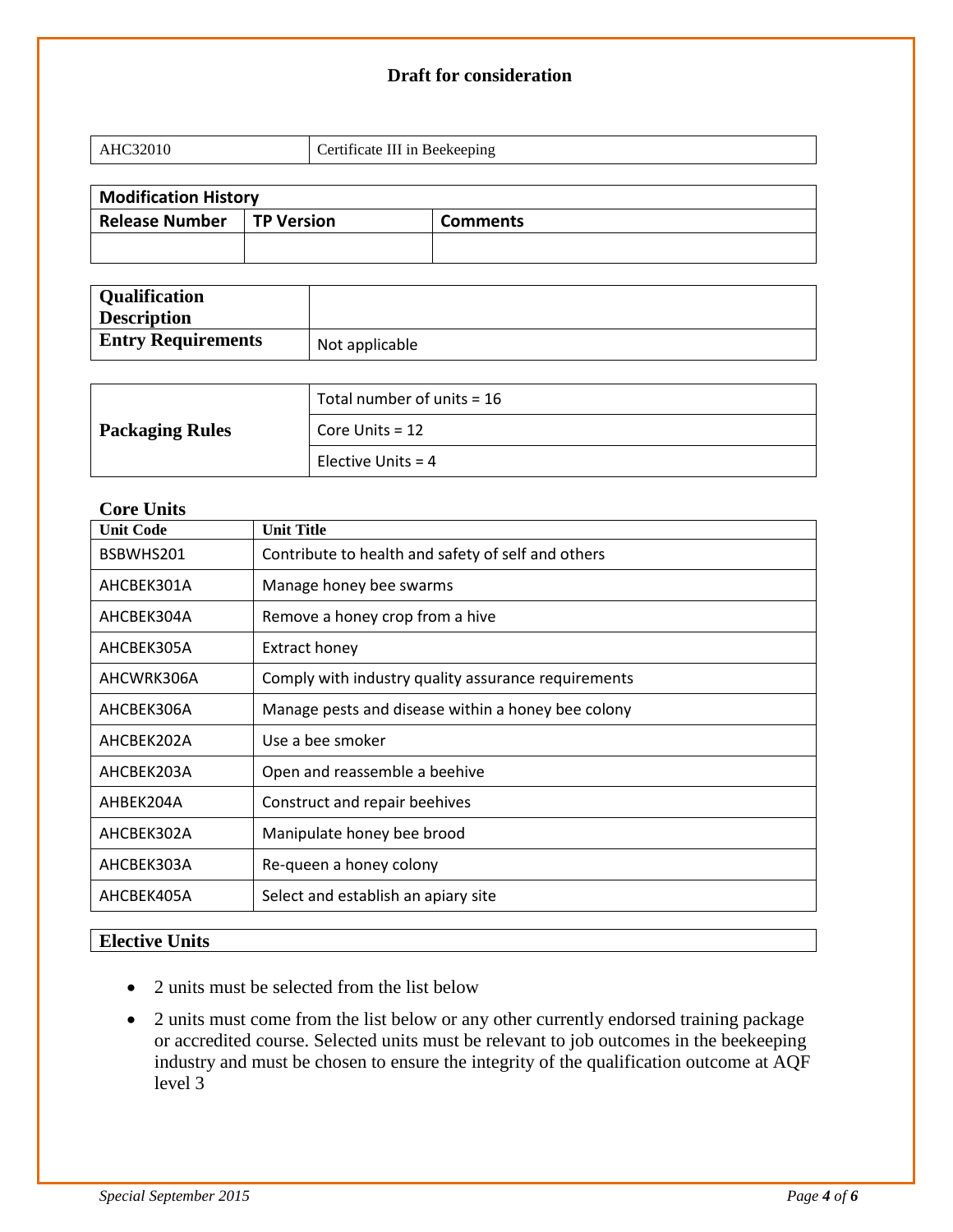| <b>Unit Code</b>  | <b>Unit Title</b>                                                                                                                                 |
|-------------------|---------------------------------------------------------------------------------------------------------------------------------------------------|
| AHCBEK201A        | Support beekeeping work                                                                                                                           |
| AHCBEK401A        | Collect and store propolis                                                                                                                        |
| AHCBEK402A        | Perform queen bee artificial insemination                                                                                                         |
| AHCBEK403A        | Produce and harvest royal jelly                                                                                                                   |
| AHCBEK404A        | Provide bee pollination services                                                                                                                  |
| AHCBEK406A        | Trap and store pollen                                                                                                                             |
| AHCBEK407A        | Rear queen bees                                                                                                                                   |
| <b>FDFFS2001A</b> | Implement the food safety program and procedures                                                                                                  |
| <b>FDFFS3001A</b> | Monitor the implementation of quality and food safety programs*<br>(Prerequisite: FDFFS2001A Implement the food safety program and<br>procedures) |
| <b>FDFFS2001A</b> | Implement the food safety program and procedures                                                                                                  |
| FDFGPS2011        | Operate a creamed honey manufacture process                                                                                                       |
| FDFOP2013A        | Apply sampling procedures                                                                                                                         |
| FDFOP2003A        | Clean equipment in place                                                                                                                          |
| FDFOP2004A        | Clean and sanitise equipment                                                                                                                      |
| FDFOP2023A        | Operate a packaging process                                                                                                                       |
| FDFTEC3001A       | Participate in a HACCP team* (Prerequisite: FDFFS2001A Implement the food<br>safety program and procedures)                                       |
| <b>FDFFS2001A</b> | Implement the food safety program and procedures                                                                                                  |
| AHCWRK303A        | Respond to emergencies                                                                                                                            |
| AHCWRK305A        | Coordinate work site activities                                                                                                                   |
| AHCWRK308A        | Handle bulk materials in storage area                                                                                                             |
| TLILIC2001A       | Licence to operate a forklift truck                                                                                                               |

| <b>Mapping Information</b> |  |
|----------------------------|--|
|                            |  |

| Basic Introduction to Beekeeping Skill Set |
|--------------------------------------------|
|                                            |

| Release | <b>TP Version</b> | Comment |
|---------|-------------------|---------|
|         |                   |         |

| <b>Pathways</b>                                   | These units provide credit towards a Certificate III in Beekeeping |
|---------------------------------------------------|--------------------------------------------------------------------|
| <b>Licensing/Regulatory</b><br><b>Information</b> | Not applicable                                                     |
|                                                   |                                                                    |